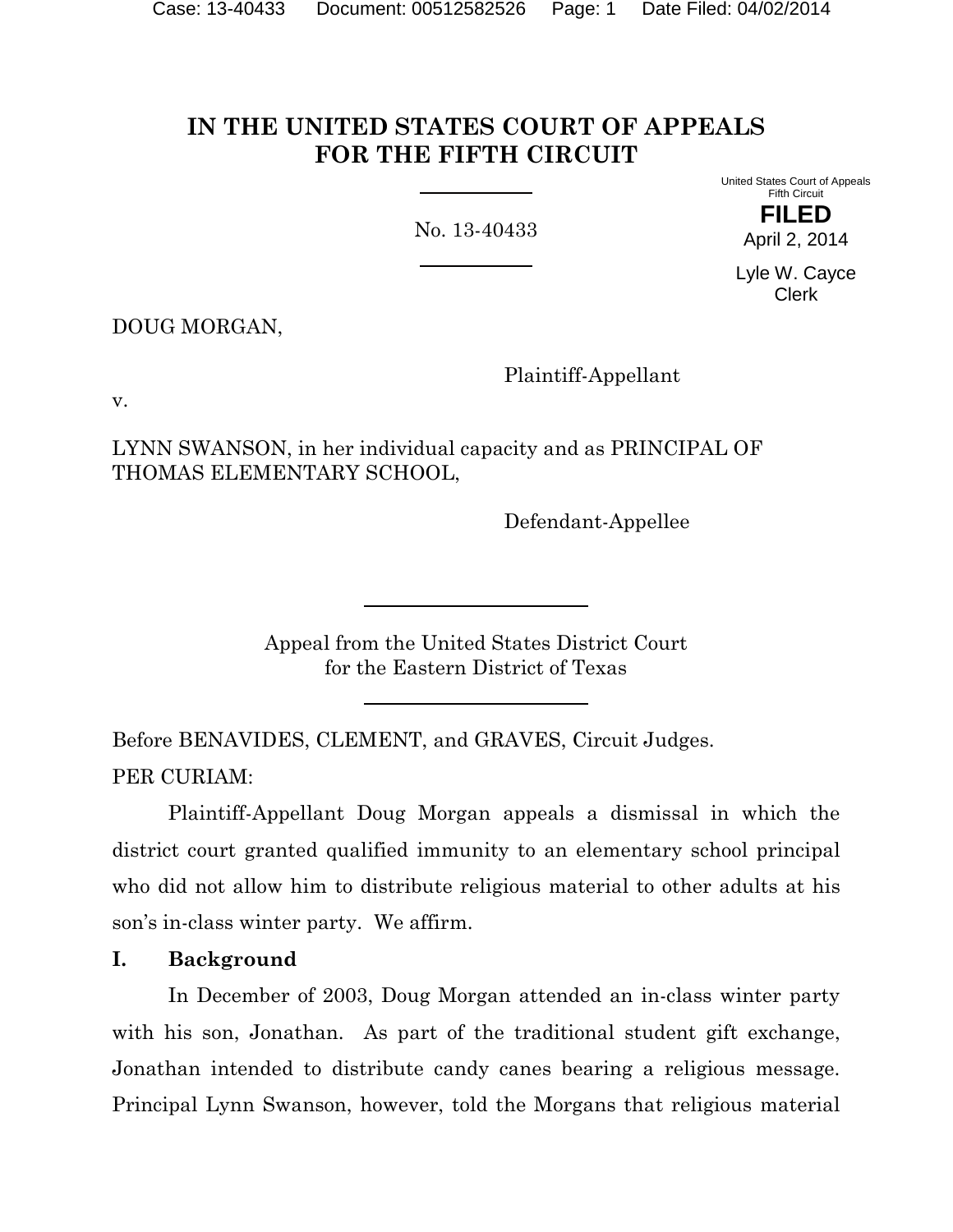$\overline{a}$ 

#### No. 13-40433

would not be permitted in the third-grade classroom. After confirming this policy with district administrators, Swanson suggested that they place the materials on an "information table" where other families could pick up the material and take it home. She later announced that all materials—religious or otherwise—were prohibited from the classroom, but the Morgans noticed that the other students were allowed to exchange gifts. After Jonathan was excluded from the gift exchange, the Morgans filed suit under 42 U.S.C. § 1983, alleging a violation of Jonathan's First Amendment rights. This Court, sitting *en banc*, held that Principal Swanson unconstitutionally discriminated on the basis of viewpoint when she did not allow Jonathan to distribute his gifts. *See Morgan v. Swanson*, 659 F.3d 359 (5th Cir. 2011) (*en banc*). The Court nevertheless granted Swanson qualified immunity, finding relevant law too "abstruse" and "complicated" for Swanson to have known how to handle the situation. *Id*. at 382.

Doug Morgan now asserts that he, too, experienced viewpoint discrimination when Principal Swanson told him not to distribute the religious material to other consenting adults in the classroom. He does not allege that any other parents were permitted to exchange gifts, nor does he challenge the school's policy, so the factual foundation of his claim is unclear.<sup>1</sup> Rather than reach the merits of Morgan's constitutional assertions, the district court dismissed the claim after finding that Swanson is entitled to qualified

<span id="page-1-0"></span><sup>1</sup> Morgan's claim may not meet the pleading standard, even aside from any failure to overcome Swanson's defense. Fed. R. Civ. P. 12(b)(6); *see also Ashcroft v. Iqbal*, 556 U.S. 662, 678 (2009) (holding that conclusory allegations do not meet the 12(b)(6) standard); *Bell Atl. Corp. v. Twombly*, 550 U.S. 544, 547 (2007) (requiring "enough facts to state a claim to relief that is plausible on its face"). Because Swanson is entitled to qualified immunity, we do not make this determination today.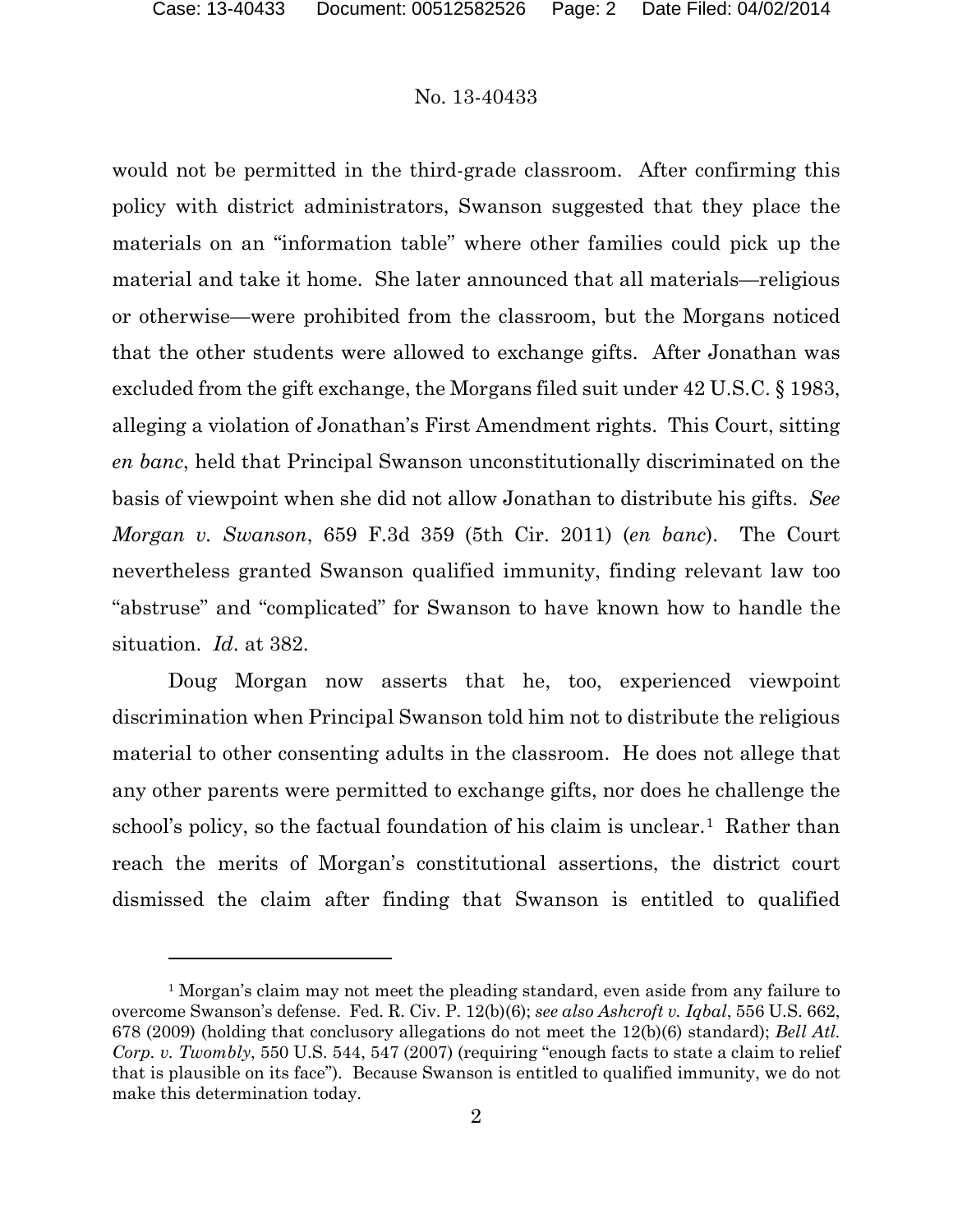immunity.[2](#page-2-0) We review such a decision *de novo*, taking all well-pleaded facts as true and in light most favorable to the plaintiff. *Whitley v. Hanna*, 726 F.3d 631, 637 (5th Cir. 2013). To overcome the qualified immunity defense at the pleading stage, Morgan must allege that the objectionable conduct violated a right that was "clearly established at the time." *Pearson v. Callahan*, 555 U.S. 223, 227 (2009).

# **II. Discussion**

 $\overline{a}$ 

The sole question before this Court is whether Morgan's asserted right to distribute the material was so clearly established that Principal Swanson is not entitled to qualified immunity. The district court did not address the actual constitutionality of Swanson's conduct, and because we find that she is entitled to immunity, we need not reach that question today. *Id.* at 236–37.

A school official is entitled to immunity from civil liability arising out of her discretionary decisions unless her conduct is "clearly established" as unconstitutional at the time of the disputed action. *Safford Unified Sch. Dist. No. 1 v. Redding*, 557 U.S. 364, 377 (2009). Where there are no allegations of malice, there exists a "presumption in favor of qualified immunity" for officials in general, and for educators in particular. *Schalk v. Gallemore*, 906 F.2d 491, 499 (10th Cir. 1990) (citation omitted); *see also Safford*, 557 U.S. at 377 (referring to the "high degree of deference that courts must pay to [an] educator's professional judgment"). Courts recognize that school officials have "a difficult job, and a vitally important one." *Morse v. Frederick*, 551 U.S. 393,

<span id="page-2-0"></span><sup>&</sup>lt;sup>2</sup> Neither the defendant nor the district court indicated whether the dismissal is pursuant to 12(b)(6) or 12(c). The distinction is of little import, as the two motions are governed by the same substantive standard, and there is no dispute as to the evidentiary materials properly before the Court. *Gentilello v. Rege*, 627 F.3d 540, 543–44 (5th Cir. 2010).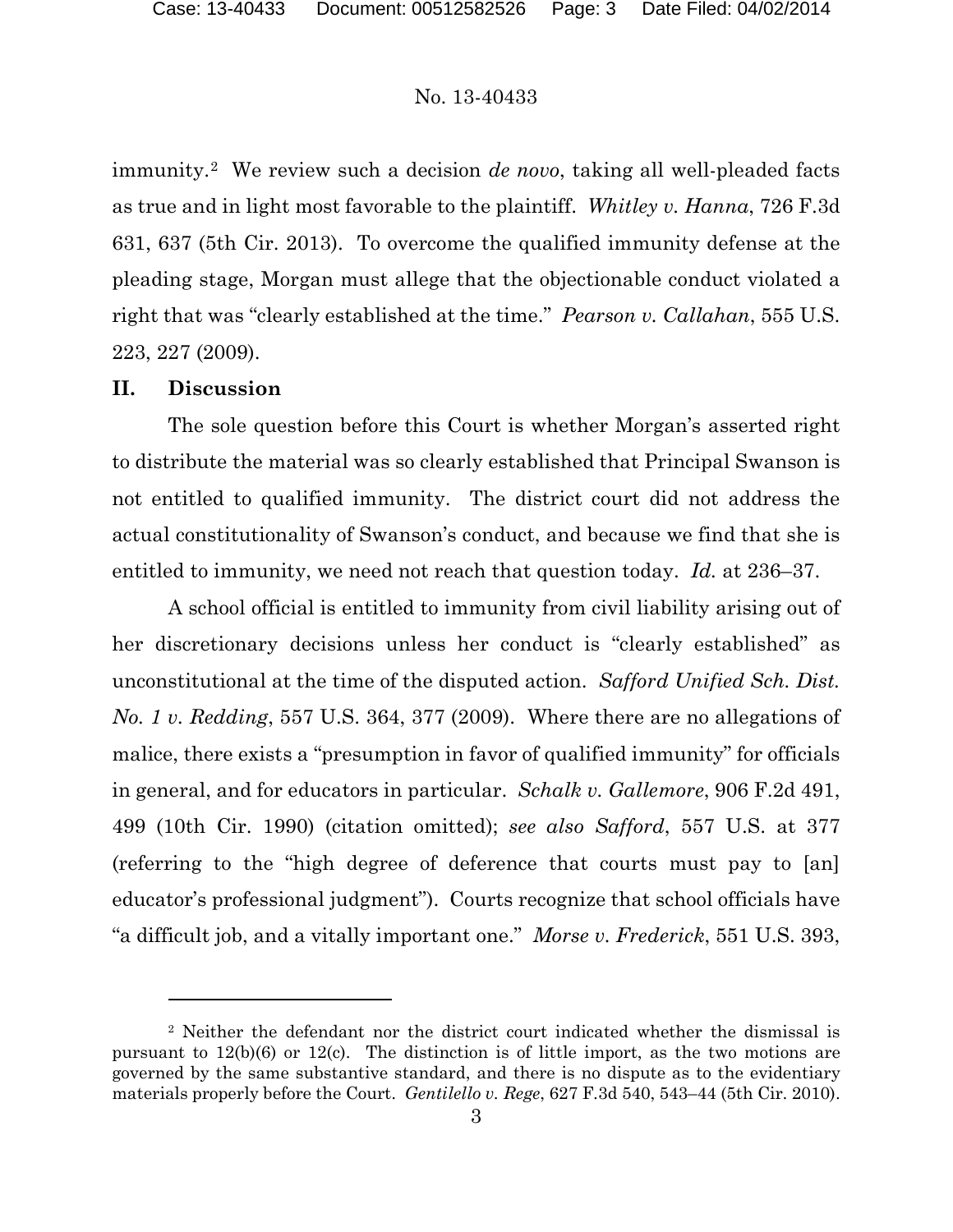409 (2007). For this reason, educators are entitled to immunity unless "no reasonable official" would have deemed the disputed conduct constitutional. *Morgan*, 659 F.3d at 371, 417.

Our review of existing law reveals that educators are nearly always immune from liability arising out of First-Amendment disputes. The rare exceptions involve scenarios in which there exists a precedent precisely on point. For example, the Eleventh Circuit considered allegations that a student was punished for silently raising his fist instead of reciting the pledge with his classmates. *Holloman ex rel. Holloman v. Harland*, 370 F.3d 1252 (11th Cir. 2004). The facts as pleaded indicated that there was no disruption of any kind, and that the teacher admitted that she was appalled and disappointed by the "unpatriotic" behavior. *Id*. at 1281. After reviewing the record, the court concluded that the student's conduct was essentially a combination of *Tinker*'s<sup>[3](#page-3-0)</sup> non-verbal expression and the *Barnette*[4](#page-3-1) right to abstain from the pledge. *Id*. at 1268–70. Because a student's right to engage in this kind of non-disruptive political expression has been so clearly established, the court held that the teacher and principal were not entitled to qualified immunity. *Id*. at 1270. Similarly, another court identified three "factually similar" circuit precedents before withholding immunity from a coach who suspended a football player that had reported an assault by a teammate. *Seamons v. Snow*, 206 F.3d 1021 (10th Cir. 2000). The prior cases had so clearly established the law that the plaintiff was able to overcome the presumption in favor of qualified immunity. *Id*. at 1030. In the present case, however, there is no legal authority that

 $\overline{a}$ 

<span id="page-3-0"></span><sup>3</sup> *Tinker v. Des Moines Indep. Comm. Sch. Dist*., 393 U.S. 503 (1969).

<span id="page-3-1"></span><sup>4</sup> *W. Va. State Bd. Of Educ. v. Barnette*, 319 U.S. 624 (1943).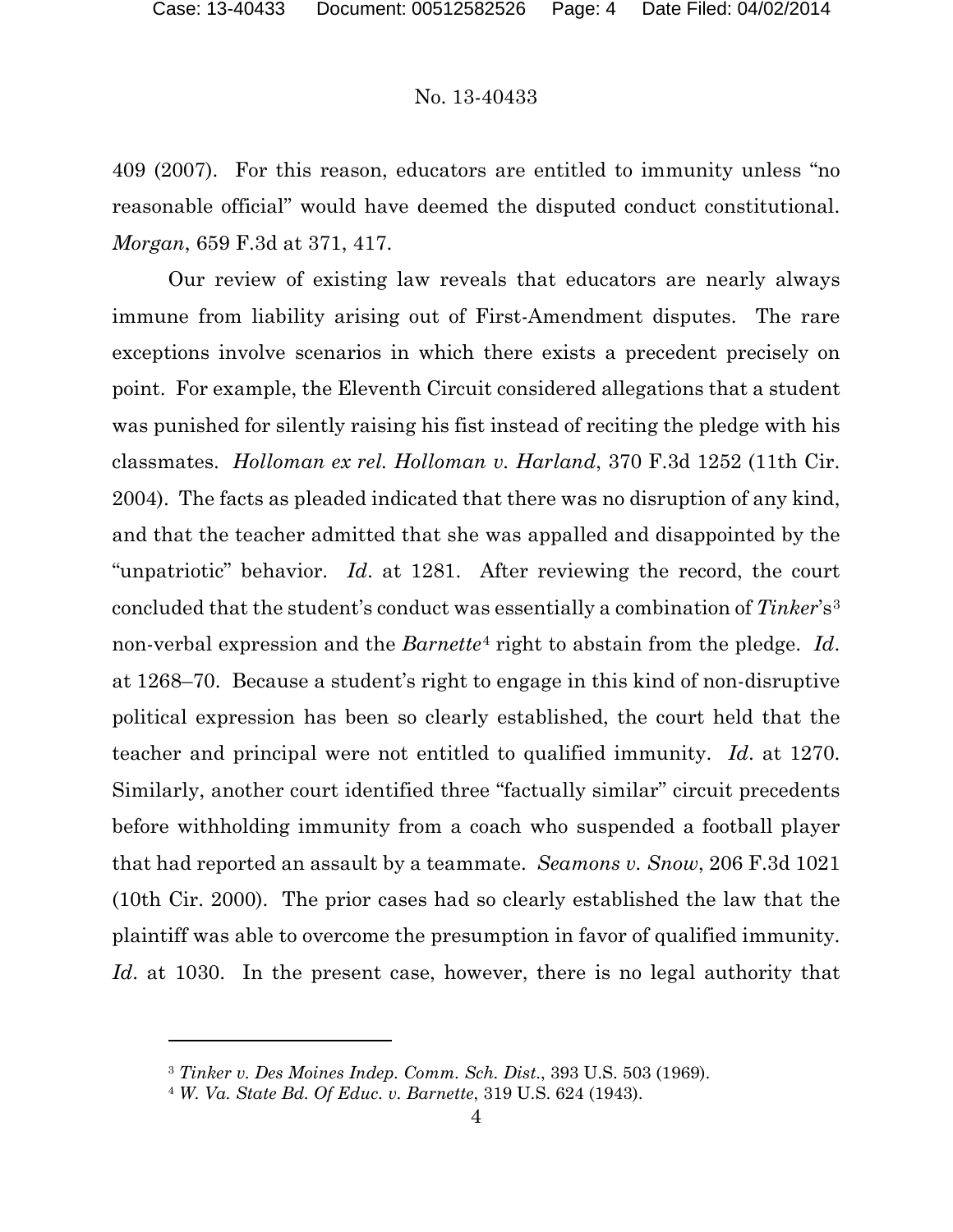clearly establishes the asserted right such that Morgan can overcome Swanson's defense.

A plaintiff does not overcome the qualified immunity defense by alleging the violation of a right that is only defined "at a high level of generality." *Ashcroft v. al-Kidd*, 563 U.S. ----, 131 S. Ct. 2074, 2084 (2011). Instead, there must exist a clearly established "particular right" such that the official had "fair notice" of that right and its concomitant legal obligations. *Camreta v. Greene*, 563 U.S. ----, 131 S. Ct. 2020, 2031 (2011). In other words, "the contours of the right" must be "sufficiently clear that a reasonable official would understand that what he is doing violates that right." *Anderson v. Creighton*, 483 U.S. 635, 640 (1987). In concluding that a particular right is clearly established, courts must rely only on authority that existed at the time of the disputed conduct; conversely, courts may consider newer contrary authority as evidence that the asserted right is not clearly established. *See Wilson v. Layne*, 526 U.S. 603, 614, 617–18 (1999).

Morgan argues that his right to distribute religious material is clearly established because "regardless of forum, viewpoint discrimination regarding private speech is unconstitutional." This assertion is generally true. Yet such a broad generalization is exactly the kind of proposition that will not suffice for the purposes of qualified immunity analysis, as it simply does not provide the official with any sense of what is permissible under a certain set of facts. For example, the nearly universal prohibition against viewpoint discrimination does not inform an official as to what, precisely, constitutes viewpoint discrimination. Nor does it enlighten a teacher as to the permissible extent of content restriction in a classroom setting. For these reasons, this Court has already rejected the viewpoint discrimination principle as "far too general" to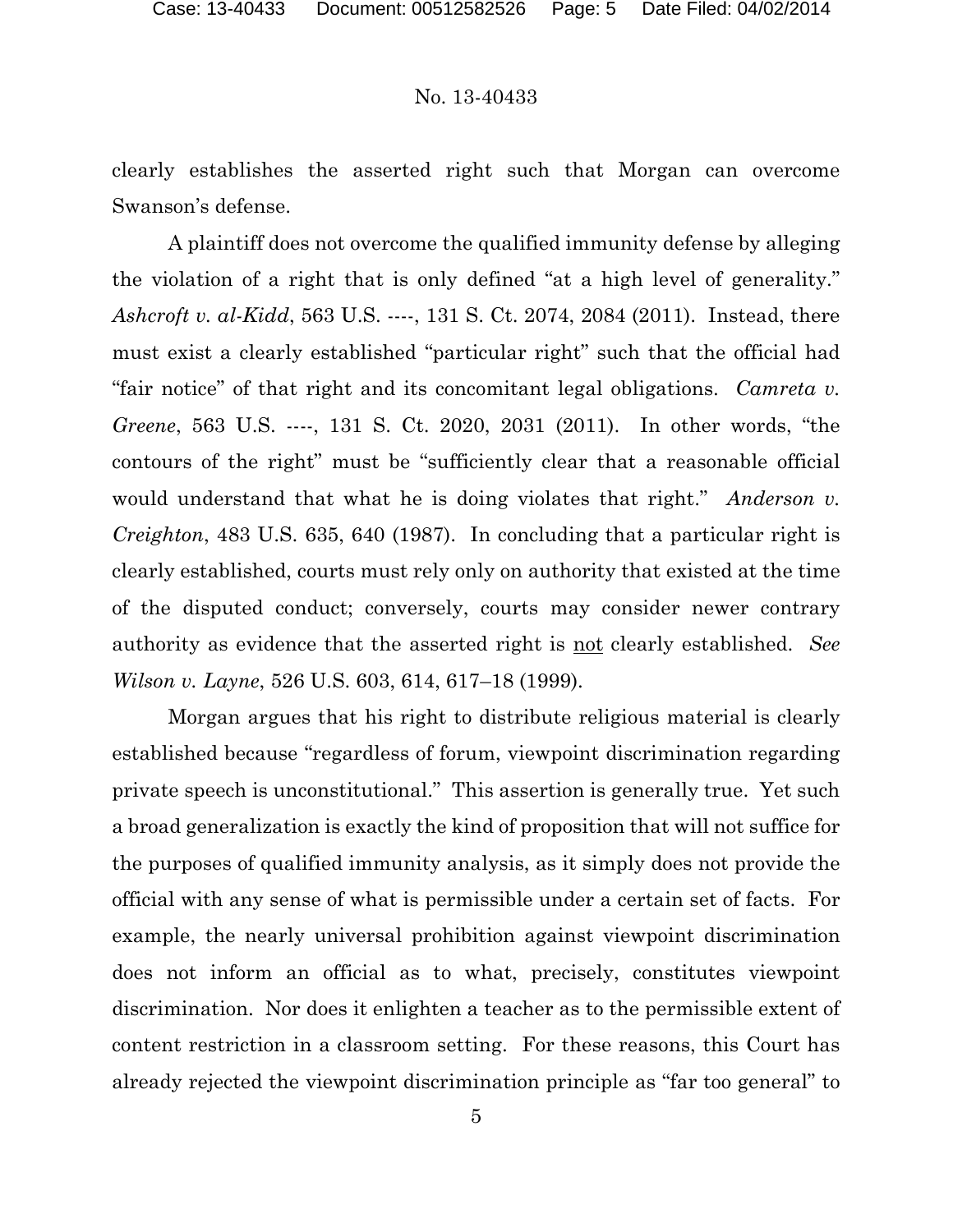establish the law in this context. *Morgan,* 659 F.3d at 378. And we are not alone: the Ninth Circuit recently rejected an argument very similar to the one made here, holding that "sweeping statement[s]" about the First Amendment are not sufficient to deprive a teacher of qualified immunity. *C.F. ex rel. Farnan v. Capistrano Unified Sch. Dist*., 654 F.3d 975, 987 (9th Cir. 2011); *accord Hosty v. Carter*, 412 F.3d 731, 738 (7th Cir. 2005).

When asked at oral argument to name a case that clearly establishes Morgan's right to distribute the religious gifts, Morgan pointed to *Chiu v. Plano Indep. Sch. Dist*., 260 F.3d 330 (5th Cir. 2001). Yet the case is inapposite. *Chiu* dealt with after-school meetings whose express purpose was to allow adults to discuss mathematics instruction. *Id*. at 336–37. This Court held that—regardless of whether the meetings were properly classified as public forum or limited public forum—school officials could not prohibit the plaintiffs from distributing material related to certain curriculum options. *Id*. at 354. It is difficult to imagine how *Chiu* establishes a specific rule applicable to this case. The present case does not involve an individual trying to contribute relevant materials to a public forum dedicated to adult dialogue. Instead, a parent asked whether he could distribute religious material during a classroom activity. So while Chiu may indeed be relevant in discerning the nature and extent of Morgan's rights in the classroom, the case does not itself establish those rights, and its radically different factual context renders *Chiu* incapable of providing any meaningful guidance to an educator trying to handle First Amendment concerns arising out of a third-grade party.

## **III. Conclusion**

After carefully considering Morgan's arguments, we find that he has not identified any case clearly establishing the constitutional right asserted here.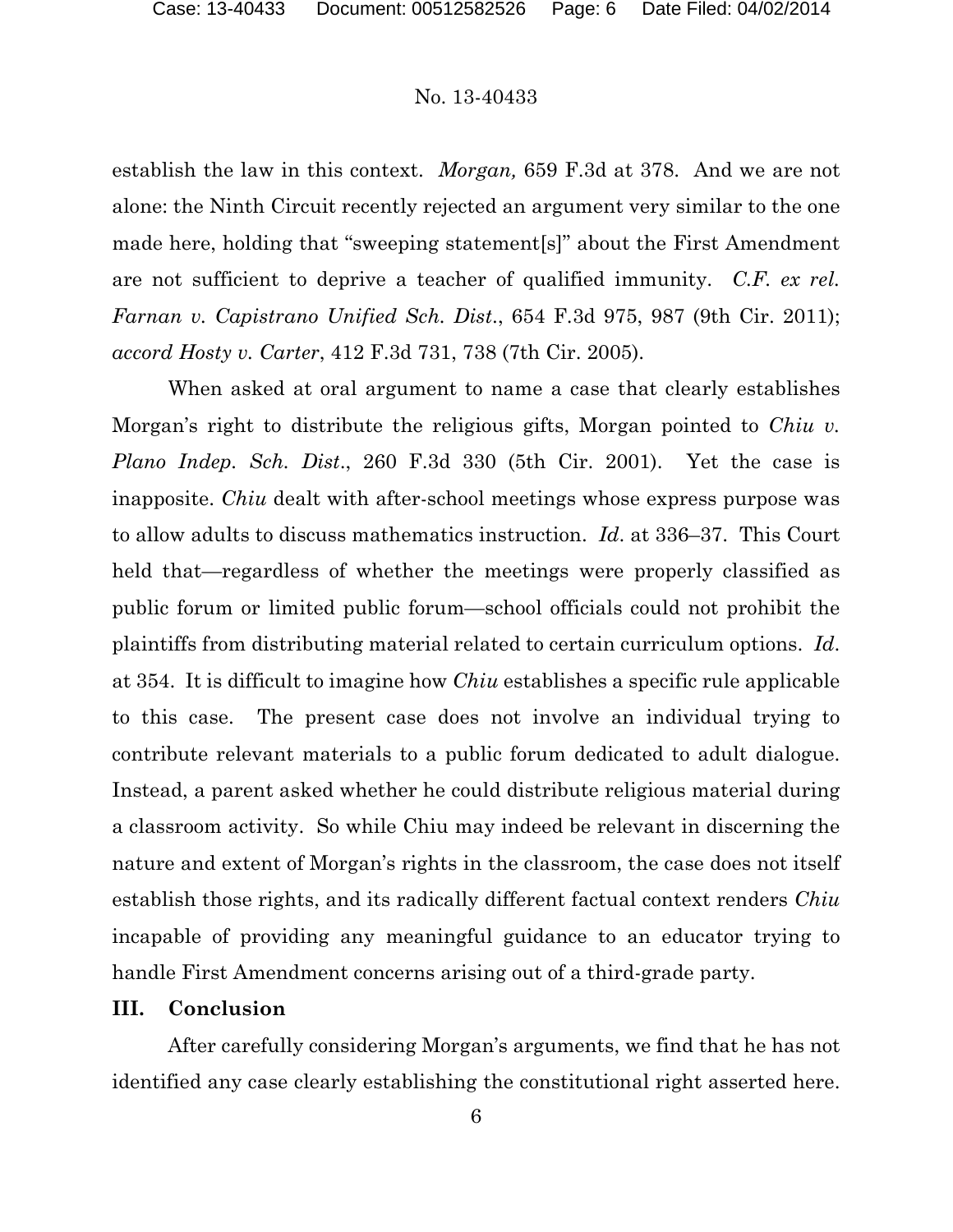Nor are we aware of such a case. Where there is no authority recognizing an asserted right, and where the area of law is as "abstruse" and "complicated" as First Amendment jurisprudence, that right cannot be clearly established for the purposes of qualified immunity analysis. *Morgan*, 659 F.3d at 382. Accordingly, Morgan's allegations are not sufficient to overcome Swanson's qualified immunity defense. His claim is therefore properly dismissed. AFFIRMED.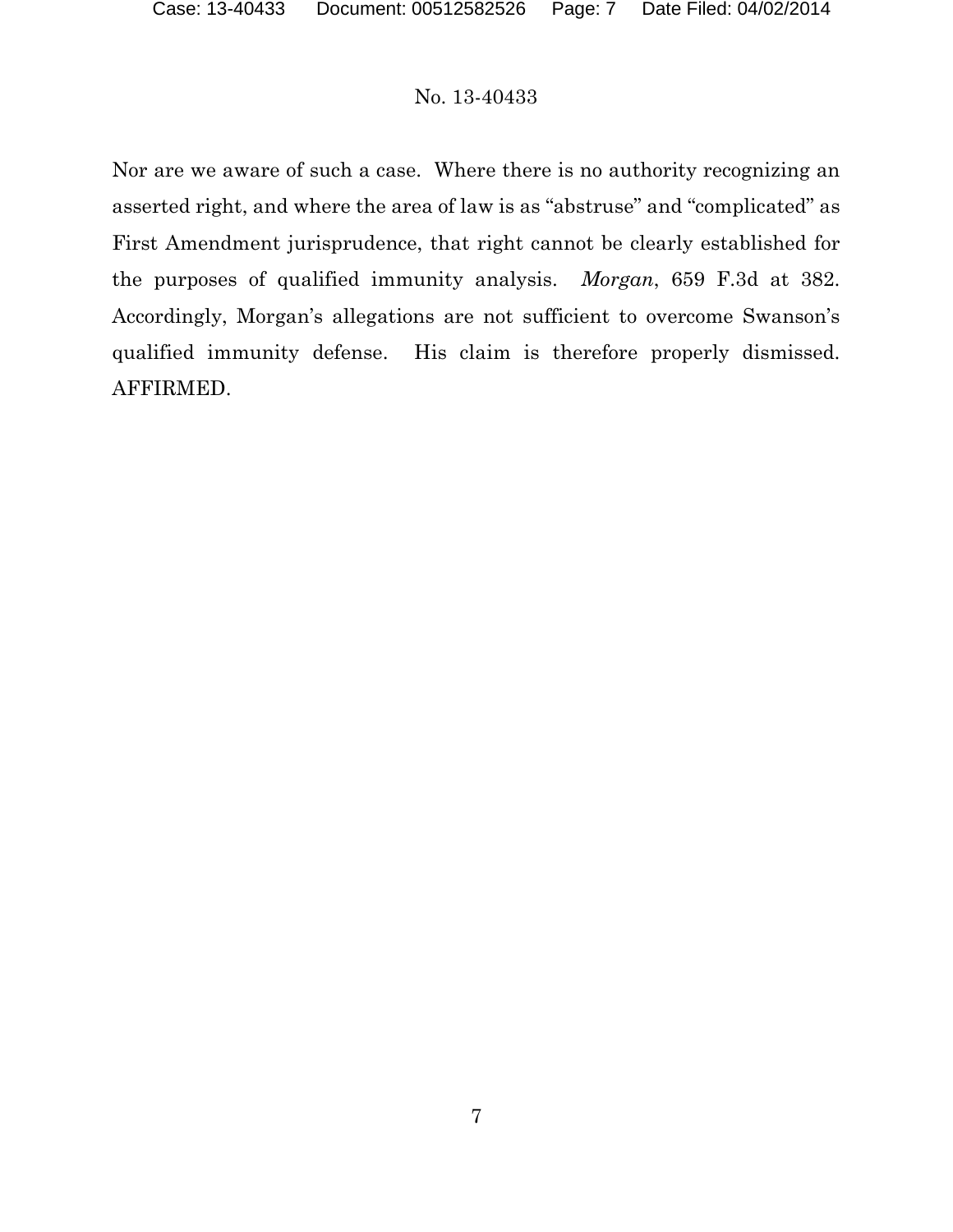FORTUNATO P. BENAVIDES, Circuit Judge, specially concurring:

I concur in the decision and write separately only to further elaborate on the complex and unsettled aspects of this area of the law. The First Amendment circumscribes a school's authority to restrict the speech of nonstudent visitors to campus. The constitutional extent of that authority varies with the use of the facility. First, where a school facility is opened as a general public forum, any regulation is subject to strict scrutiny, and only narrowly tailored time, place, and manner restrictions are permissible. *Perry Educ. Ass'n v. Perry Local Educators' Ass'n*, 460 U.S. 37, 45 (1983). Second, a school serving only as a limited public forum need not "allow persons to engage in every type of speech," and officials may restrict use to "certain groups or [to] the discussion of certain topics" provided that restrictions are viewpointneutral. *Good News Club v. Milford Cent*. *Sch*., 533 U.S. 98, 106 (2001) (citation omitted). And finally, where a school is not opened as a public forum at all, but is simply operating as a school, officials enjoy the "inherent" authority to limit an outsider's access and expression to that which is "compatible with the intended purpose of the property." *Perry*, 460 U.S. at 49.

Complicating this seemingly straightforward framework are the requirements of the Establishment Clause. A government entity must remain neutral toward religion. *Good News*, 533 U.S. at 114. Any restriction on religious expression must have a "secular . . . purpose," and should not inhibit religious practice or "foster an excessive government entanglement with religion." *Lemon v. Kurtzman*, 403 U.S. 602, 613 (1971) (citation and internal quotation marks omitted). Accordingly, public school officials must "accommodate the free exercise of religion" without appearing to "endorse one religion over another, or to endorse religion in general." *Lee v. Weisman*, 505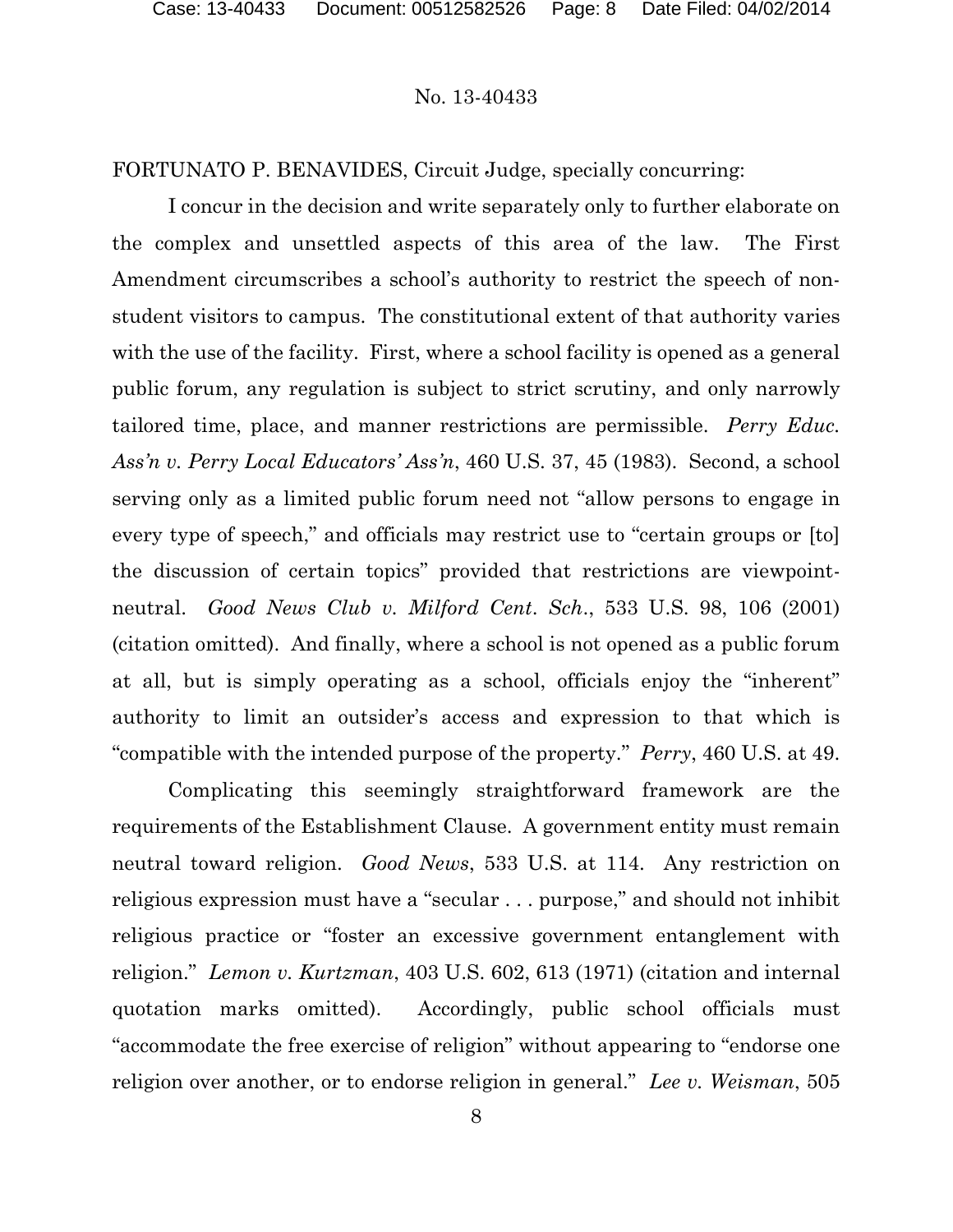U.S. 577, 585, 587 (1992) (citation omitted). At the same time, any regulation intended to prevent apparent endorsement must not be so onerous that the school seems hostile toward religion or religious individuals. *Lynch v. Donnelly*, 465 U.S. 668, 673 (1984).

Because the extent of a school's authority to restrict speech is a function of so many complex variables, any countervailing right is rarely considered "clearly established" for the purposes of qualified immunity analysis. *See Morgan v. Swanson*, 659 F.3d 359, 371 (5th Cir. 2011) (*en banc*). Morgan argues that his right to distribute religious material is clearly established because "regardless of forum, viewpoint discrimination regarding private speech is unconstitutional." This observation is generally true, but is too broad to provide an official with fair notice of any particular right at risk of being violated. *See Camreta v. Greene*, 563 U.S. ----, 131 S. Ct. 2020, 2031 (2011). And even assuming that some kind of universal prohibition against viewpoint discrimination could serve as a rule for the purposes of qualified immunity, that broad proposition is not clearly established in the context of the public schools. In fact, the Supreme Court endorsed a policy akin to viewpoint discrimination when it allowed a school district to forbid certain teachers' unions from accessing teacher mailboxes. *Perry*, 460 U.S. at 50. Although the majority declined to label this differential treatment as viewpoint discrimination *per se*, it acknowledged a school's inherent "right to make distinctions in access on the basis of subject matter and speaker identity." *Id*. at 49. While "these distinctions may be impermissible in a public forum," they are "inherent and inescapable in the process of limiting a nonpublic forum to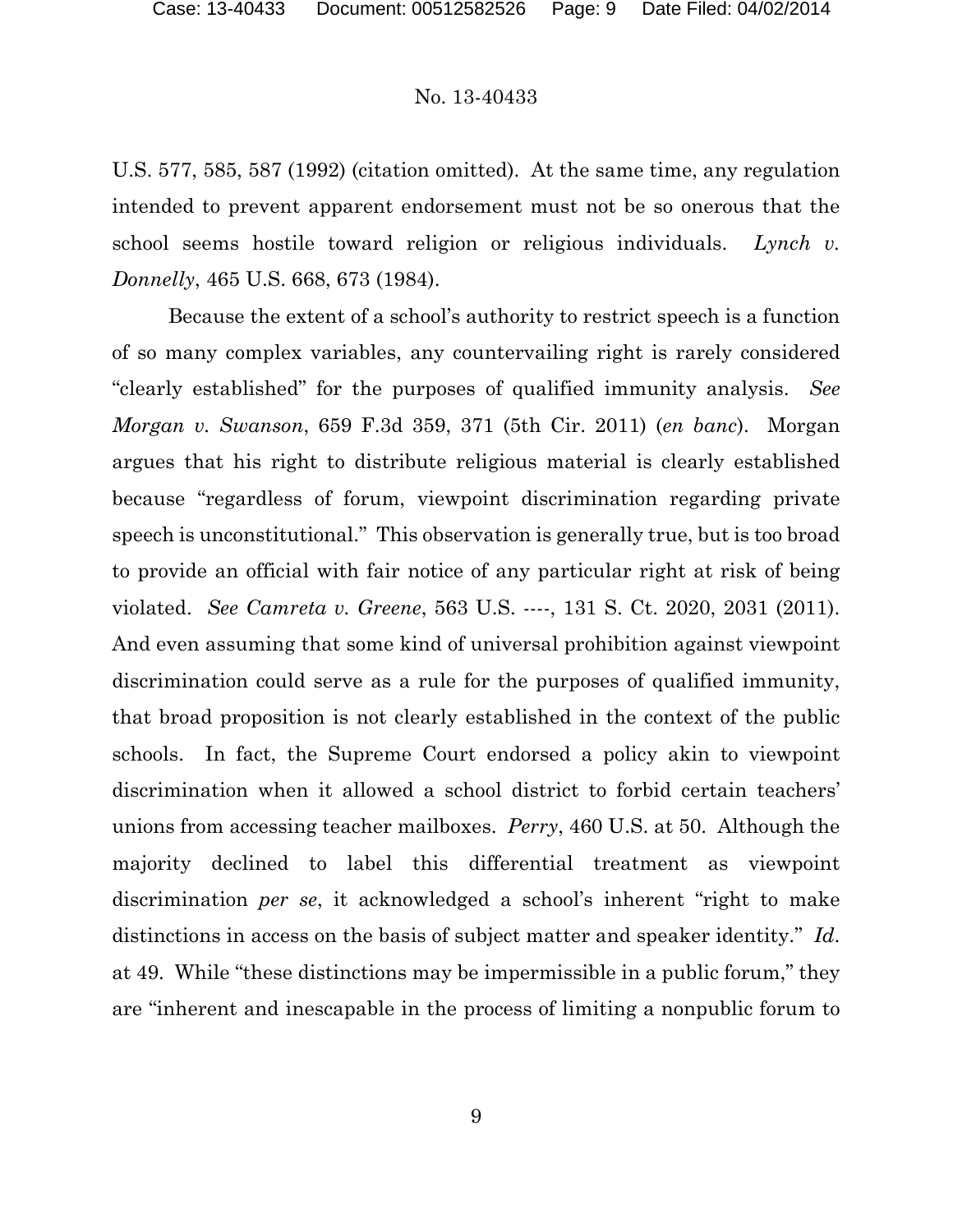l

#### No. 13-40433

activities compatible with the intended purpose of the property."[1](#page-9-0) Here, it is unclear whether any sort of differential or discriminatory treatment occurred. Assuming so, and to the extent that it did, school officials may have simply concluded that in-class religious canvassing among adults is not compatible with a third-grade classroom activity.

Moreover, some courts have affirmatively held that the Constitution permits a certain degree of viewpoint discrimination in the schools. The First and Tenth Circuits have held that viewpoint discrimination may be permissible in the context of school-sponsored speech.[2](#page-9-1) Another court expressly endorsed restrictions on the use of religious materials in the classroom.[3](#page-9-2) And the Supreme Court itself has acknowledged that "it is not clear" whether the need to "avoid[] an Establishment Clause violation would justify viewpoint discrimination." *Good News*, 533 U.S. at 113. We need not determine today how these precedents might inform or influence the resolution of the constitutional issues raised by Morgan. However, the fact that the nation's highest Court has conceded the lack of clarity renders suspect any claims that the law is clearly established.

Morgan relies on two cases, *Chiu* and *Good News*, as evidence of his right to distribute religious material to other adults. *See generally id*.; *Chiu v. Plano Indep. Sch. Dist*., 260 F.3d 330 (5th Cir. 2001). For the reasons stated in our

<span id="page-9-0"></span><sup>1</sup> *Id*; *see also Greer v. Spock*, 424 U.S. 828, 839–40 (1976) (upholding regulation banning the distribution of literature on military base without prior consent of commander, as such a restriction helps maintain the "politically neutral" nature of the establishment).

<span id="page-9-2"></span><span id="page-9-1"></span><sup>2</sup> *See Fleming v. Jefferson Cnty. Sch. Dist. R-1*, 298 F.3d 918, 928 (10th Cir. 2002) (holding that the Constitution "does not require educators' restrictions on school-sponsored speech to be viewpoint neutral"); *accord Ward v. Hickey*, 996 F.2d 448, 454 (1st Cir. 1993).

<sup>3</sup> *Busch v. Marple Newtown Sch*. *Dist*., 567 F.3d 89, 97 (3d Cir. 2009).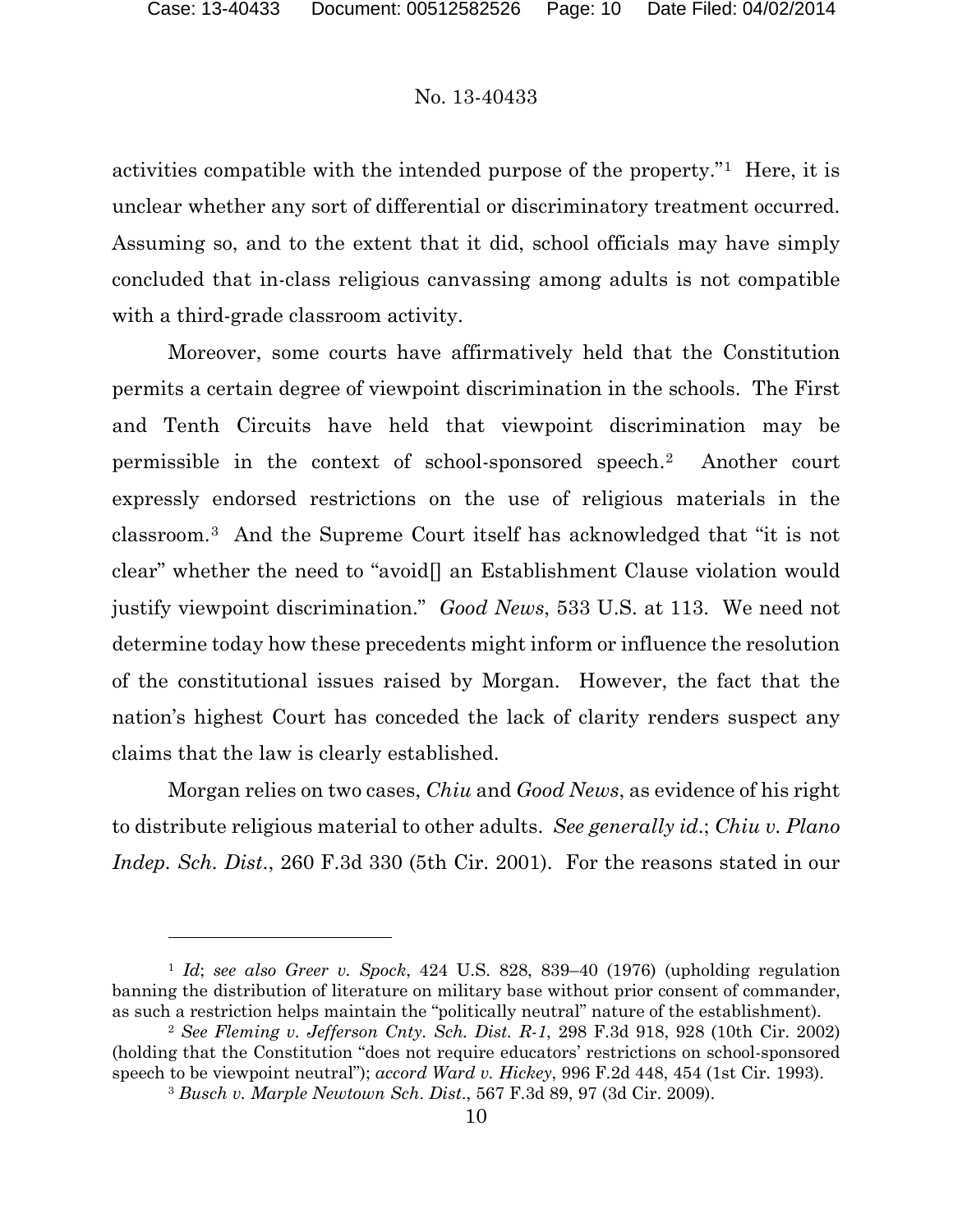decision today, *Chiu* does not establish the asserted right. *Good News* is also inapposite. If anything, *Good News* only underscores the extent to which Morgan fails to identify any authority that clearly establishes the asserted right. In that case the Supreme Court held that a school district cannot restrict access to a limited public forum on the basis of viewpoint. 533 U.S. at 106. In its extended discussion of relevant authority, the Court considered several precedents, finding each one distinguishable on one ground or another. *Id*. at 114–117. Indeed, a First Amendment precedent may be rendered inapposite by any number of factual distinctions, including the speaker, the subject, the venue, and the timing. These factual differences give rise to legal distinctions that affect the outcome of a case. Consequently, a precedent will only provide fair notice to an official if it is analogous in nearly every respect to the dispute being adjudicated. Yet Morgan does not point to any remotely analogous case that existed at the time of Swanson's actions. Nor am I aware of such a case.

The intersection of the First Amendment and the public school classroom presents unusually difficult questions of law, even for the judiciary. The Constitution zealously safeguards the individual right to practice religion, yet it precludes any religious expression that might be seen as emblematic of the state. In light of this tension, it seems unrealistic to expect that an educator might somehow divine her constitutional obligations without any authority on point.

Two years ago this Court held that—notwithstanding the vast body of law addressing the First Amendment rights of students—the contours of the rights were not sufficiently clear to provide Swanson fair notice of her constitutional obligations with respect to the student gift exchange. *Morgan*, 659 F.3d at 382. Given the wholesale absence of authority addressing the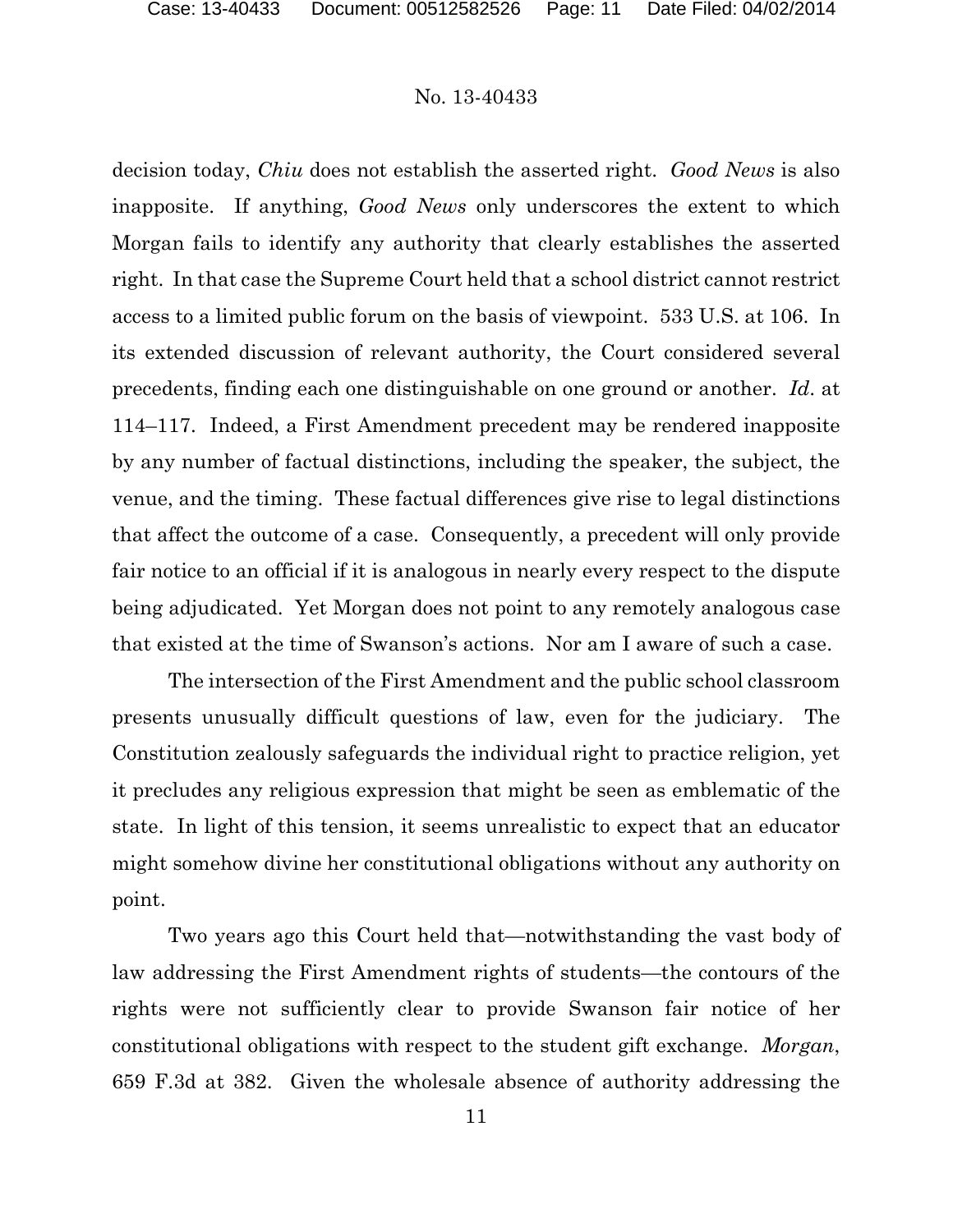rights of adults in the classroom, the contours of those rights are even less distinct. Consequently, regardless of the actual constitutionality of Swanson's decision not to let Morgan distribute his religious material, I cannot conclude that "every reasonable official" would have deemed the decision to be a violation of a constitutional right. *Cf*. *Ashcroft v. al-Kidd*, 563 U.S. ----, 131 S. Ct. 2074, 2083 (2011) (citation and internal quotation marks omitted). Accordingly, I concur in affirming the dismissal.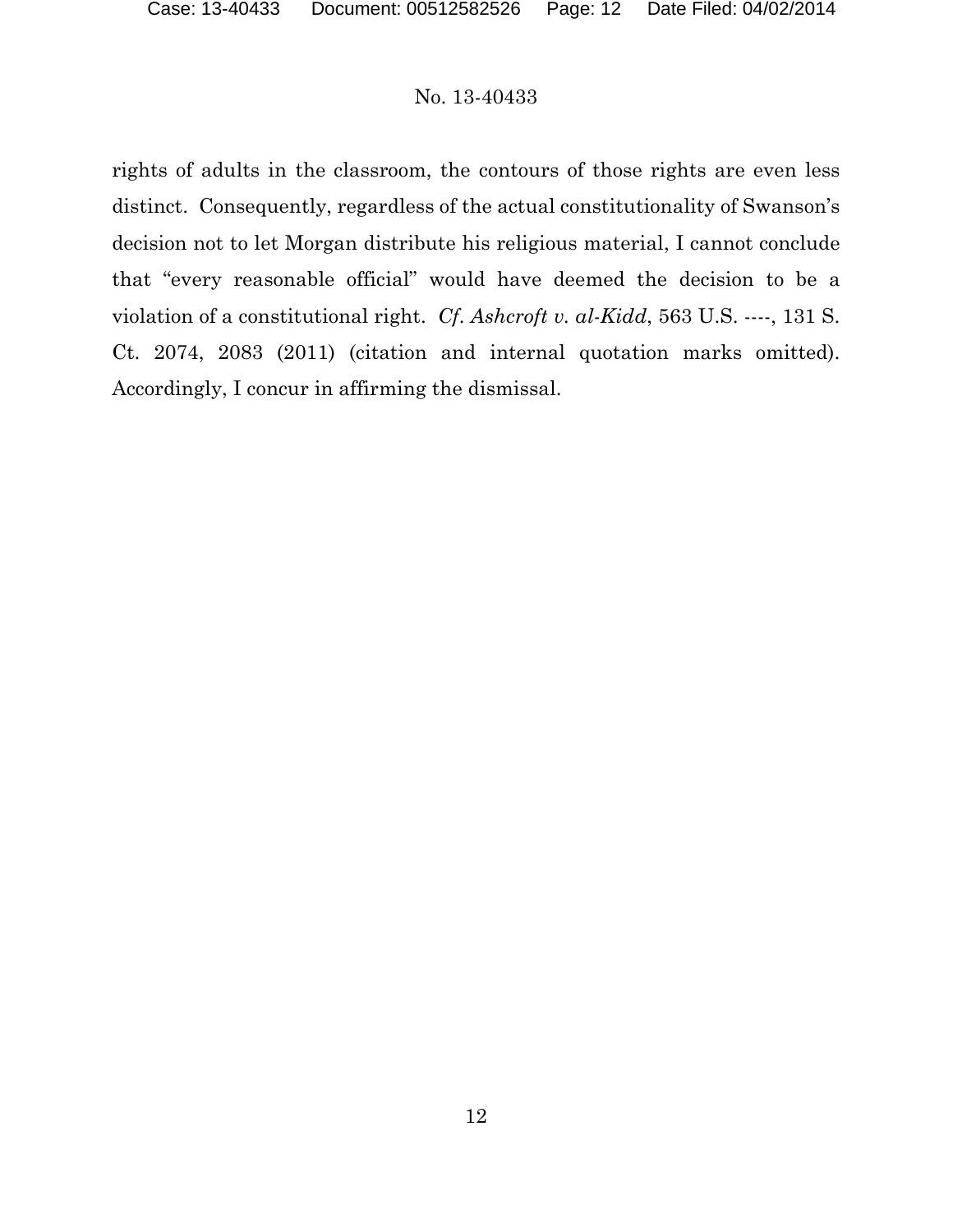### EDITH BROWN CLEMENT, Circuit Judge, concurring:

Regretfully, I join in the judgment affirming the district court's decision. I do so chiefly because the issues in this case are virtually indistinguishable from the ones our en banc court addressed two years ago. *Morgan v. Swanson*, 659 F.3d 359 (5th Cir. 2011) (en banc) ("*Morgan En Banc*"). A divided court there held that because clearly established law did not put the constitutionality of the principals' conduct pertaining to restrictions on student speech beyond debate, the principals were entitled to qualified immunity. *Id*. at 371 (Benavides, J., writing for the majority on this point). Another majority found that the principals had violated the student's First Amendment rights. *Id*. at 401 (Elrod, J., writing for the majority on this point and dissenting in part). While I joined with Judge Elrod in finding a clearly established right that was violated by the principals' viewpoint discriminatory restrictions on student religious speech, that position did not garner majority support.

I see no principled distinction between restricting the right of Jonathan Morgan to share his religious message with other students and Doug Morgan's right to share his religious message with other parents. By necessary implication, *Morgan En Banc* resolved this issue: Doug Morgan's First Amendment rights were violated when Principal Swanson discriminated against his religious viewpoint.

But, the separate majority in *Morgan En Banc* found that the trove of conflicting and confusing precedent in the student speech context prevented that right from being clearly established, and therefore could not deprive Principal Swanson of qualified immunity for her actions. As the majority noted,

When considering a defendant's entitlement to qualified immunity, we must ask whether the law so clearly and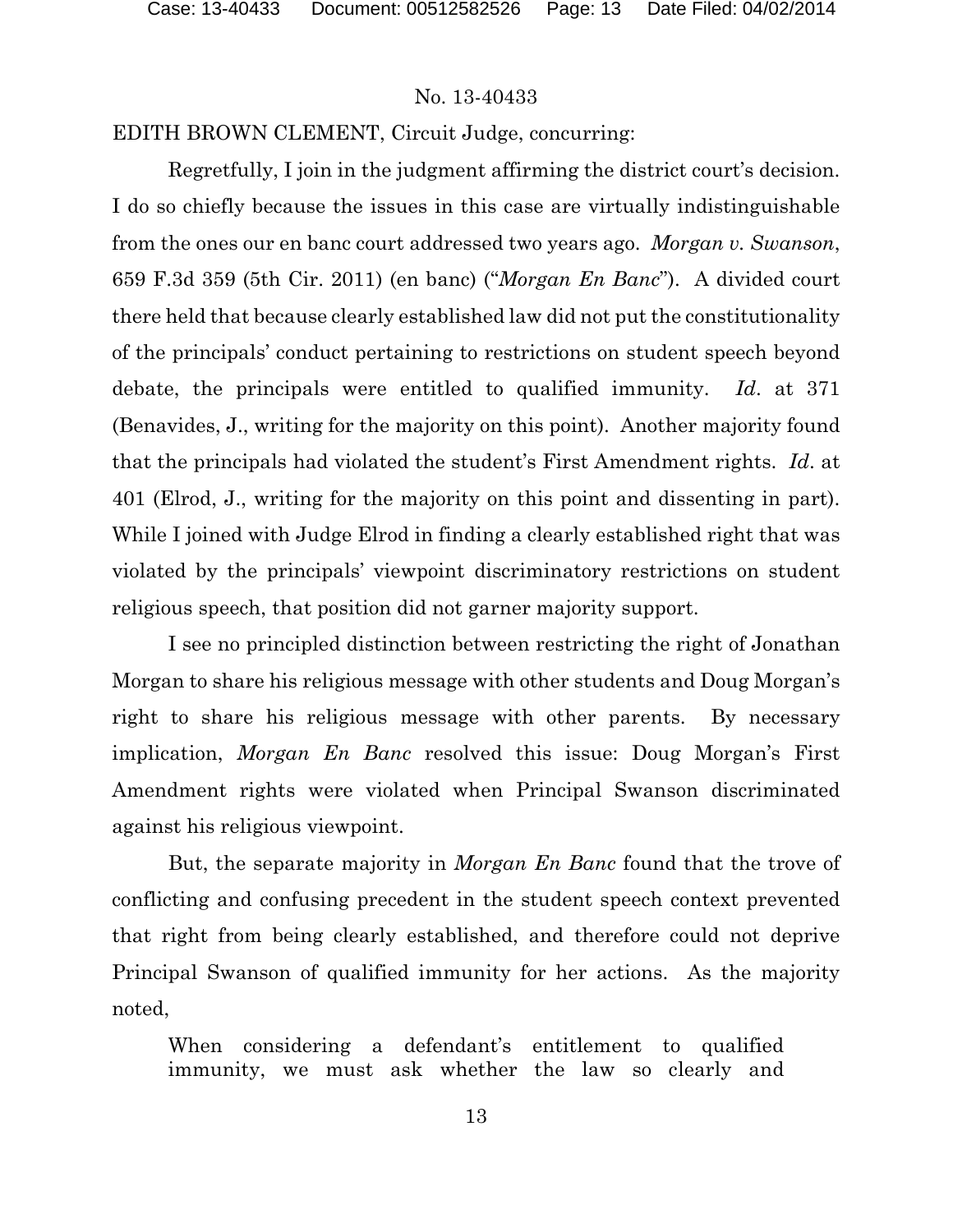unambiguously prohibited his conduct that *every* reasonable official would understand that what he is doing violates [the law]. To answer that question in the affirmative, we must be able to point to controlling authority – or a robust consensus of persuasive authority – that defines the contours of the right in question with a high degree of particularity.

*Morgan En Banc*, 659 F.3d at 371-72 (internal quotation marks and citations omitted).

In *Morgan En Banc*, there was a significant body of caselaw defending student free speech rights in schools. *See Tinker v. Des Moines Indep. Cmty. Sch. Dist.*, 393 U.S. 503, 506 (1969) ("It can hardly be argued that either students or teachers shed their constitutional rights to freedom of speech or expression at the schoolhouse gate."). The *Chiu* cases cited by Mr. Morgan are evidence that parents do not cede their First Amendment rights when they walk through the schoolyard gate either. *Chiu v. Plano Ind. Sch. Dist.*, 260 F.3d 330 (2001); *Chiu v. Plano Ind. Sch. Dist.*, 339 F.3d 273 (2003). In the *Chiu* cases, parents who disagreed with the transition to a new math curriculum were discriminated against because of their viewpoint: they were not permitted to place materials opposed to the proposed curriculum next to materials promoting the proposed curriculum. 260 F.3d at 351-52. The contention that other parents or students were permitted to give out gifts with a secular message while Mr. Morgan was not permitted to give out gifts with a religious message is a significantly analogous situation. But here, it is not clear from the pleadings if the other parents in the Morgan's school were permitted to give gifts to other parents or whether the activity was limited to students. Absent a comparative parent who did not suffer discrimination, *Chiu*'s applicability wans.